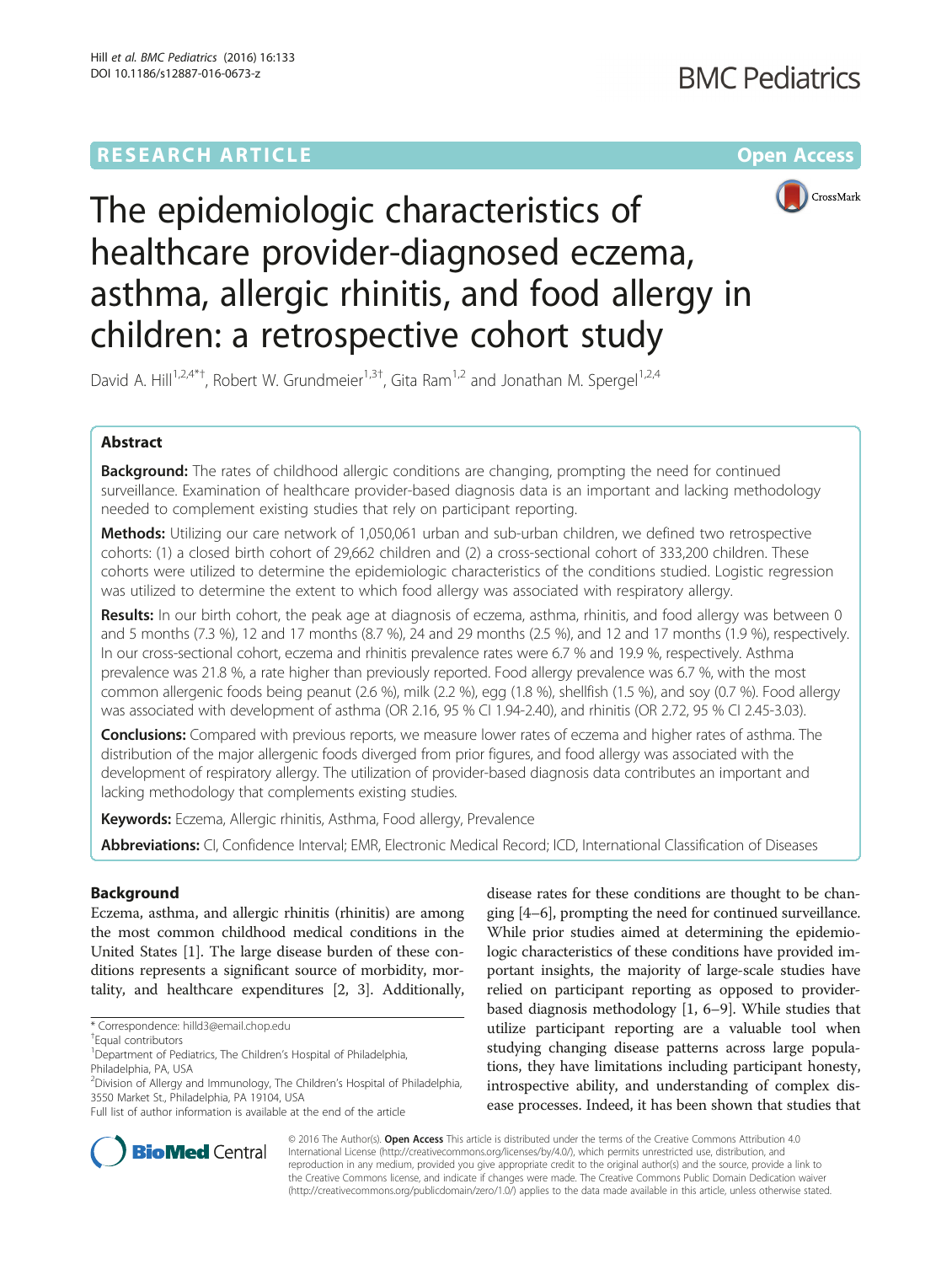utilize participant reporting or provider-based diagnosis data provide different estimates of disease patterns [[10](#page-6-0), [11](#page-6-0)]. As such, provider-based diagnosis data is needed to complement existing studies and to provide for the most accurate estimates of disease rates.

Like eczema, asthma, and rhinitis, allergies to foods are common in the United States and their prevalence may be changing [\[4](#page-6-0), [12\]](#page-6-0). Childhood food allergy is associated with impaired quality of life, limited social interactions, comorbid allergic conditions, and significant economic cost [\[13](#page-6-0)–[18\]](#page-7-0). Importantly, a severe allergic reaction resulting in anaphylaxis can be life threatening, and food allergens are the most common cause of anaphylaxis and anaphylaxis-related mortality in children and adolescents [\[19\]](#page-7-0). Recent estimates have reported food allergy prevalence figures between 4 and 8 %, however, these studies are limited in size and scope or rely on participant reporting rather than healthcare providerbased diagnosis [[18, 20, 21](#page-7-0)]. Interestingly, prior studies have suggested an association between food allergy and the development of comorbid allergic conditions, though these studies have been relatively small in size, examined only a single comorbid condition, or relied on participant reporting methodology [\[16](#page-7-0), [18](#page-7-0)]. An examination of the epidemiologic landscape of food allergy, through the utilization of healthcare provider-based diagnosis data, is therefore needed.

We describe a retrospective analysis of a primary care network of 1,050,061 children. We define two large primary care cohorts: (1) a closed birth cohort of 29,662 children followed continuously in our primary care practices from age < 30 days through their 5th birthday and (2) a larger cross-sectional cohort of 333,200 children who established primary care in our network before their 18th birthday and had at least 12 months of follow-up in our network. We examine healthcare provider-based diagnosis data to determine the age at diagnosis, incidence, and prevalence of eczema, asthma, rhinitis, and food allergy. We further examine asthma-related medication prescriptions to more accurately measure asthma prevalence rates. Finally, we exploit the large number of patients in our cohorts to determine the extent to which food allergy is associated with the development of asthma, and rhinitis. This study complements existing studies, identifies different disease rates than previously reported, and provides important information that will shape future efforts aimed at prevention, diagnosis, and management of these common pediatric conditions.

### Methods

#### Cohort design

The Children's Hospital of Philadelphia care network is both an international referral center and a provider of primary and sub-specialty care services to patients

residing in Pennsylvania, New Jersey, and Delaware. Our primary care network, which encompasses more than 30 sites, has been validated as an accurate tool for estimating disease rates across our broader community population [[22](#page-7-0)]. We extracted data from The Children's Hospital of Philadelphia's electronic medical records (EMRs) of 1,050,061 children who obtained any primary, specialty, or hospital-based care in our health system. An honest broker removed direct patient identifiers (e.g., medical record number, name, etc.) to create a dataset with limited identifiers (e.g., date of birth, dates of healthcare encounters, diagnoses, etc.). Data analyses tasks were completed using R version 3.1.2. (Wien, Austria). The data extraction included data on healthcare provider-diagnosed conditions for 379,134 children who received outpatient healthcare before their 18th birthday at a primary care location between 1/1/2001 and 12/31/2013. To determine age at diagnosis and incidence rates in the first 5 years of life, we generated a closed birth cohort by identifying 29,662 children who established healthcare in our primary care network before age 30 days and were followed in our network at least through 5 years of age (birth cohort). To determine prevalence rates, we generated a cross-sectional cohort by excluding 45,934 children who received care for less than 12 months, leaving 333,200 children who received one or more years of care in our primary care network (cross-sectional cohort). Individual children with each diagnosis were enumerated. The Institutional Review Board of The Children's Hospital of Philadelphia reviewed the retrospective cohort portion of our study and determined that it did not meet the definition of "human subject" research and was therefore exempt from requiring ethics approval.

#### Definitions of conditions studied

Each cohort was examined for the presence of International Classification of Diseases Ninth Revision (ICD-9) diagnosis codes that fell into one of three diagnosis groups: eczema, asthma, or allergic rhinitis (rhinitis) (Additional file [1:](#page-6-0) Table S1). We identified children with specific food allergies using the allergy module of our EMR (Epic Systems, Verona, WI) (Additional file [2](#page-6-0): Table S2). For our principal analysis of eczema, asthma, and rhinitis, we required patients to have diagnosis codes representative of each condition during at least two separate care visits occurring at least six months apart. As a sensitivity analysis to assess the potential impact of alternative definitions, we utilized a subset of our crosssectional cohort with at least 24 months of follow-up ( $n =$ 296,556) to identify those children whose eczema, asthma, and rhinitis diagnoses were present in at least two separate care visits occurring two or more years apart. To minimize the likelihood of including non-allergic wheeze in our analysis, we excluded diagnosis codes relating to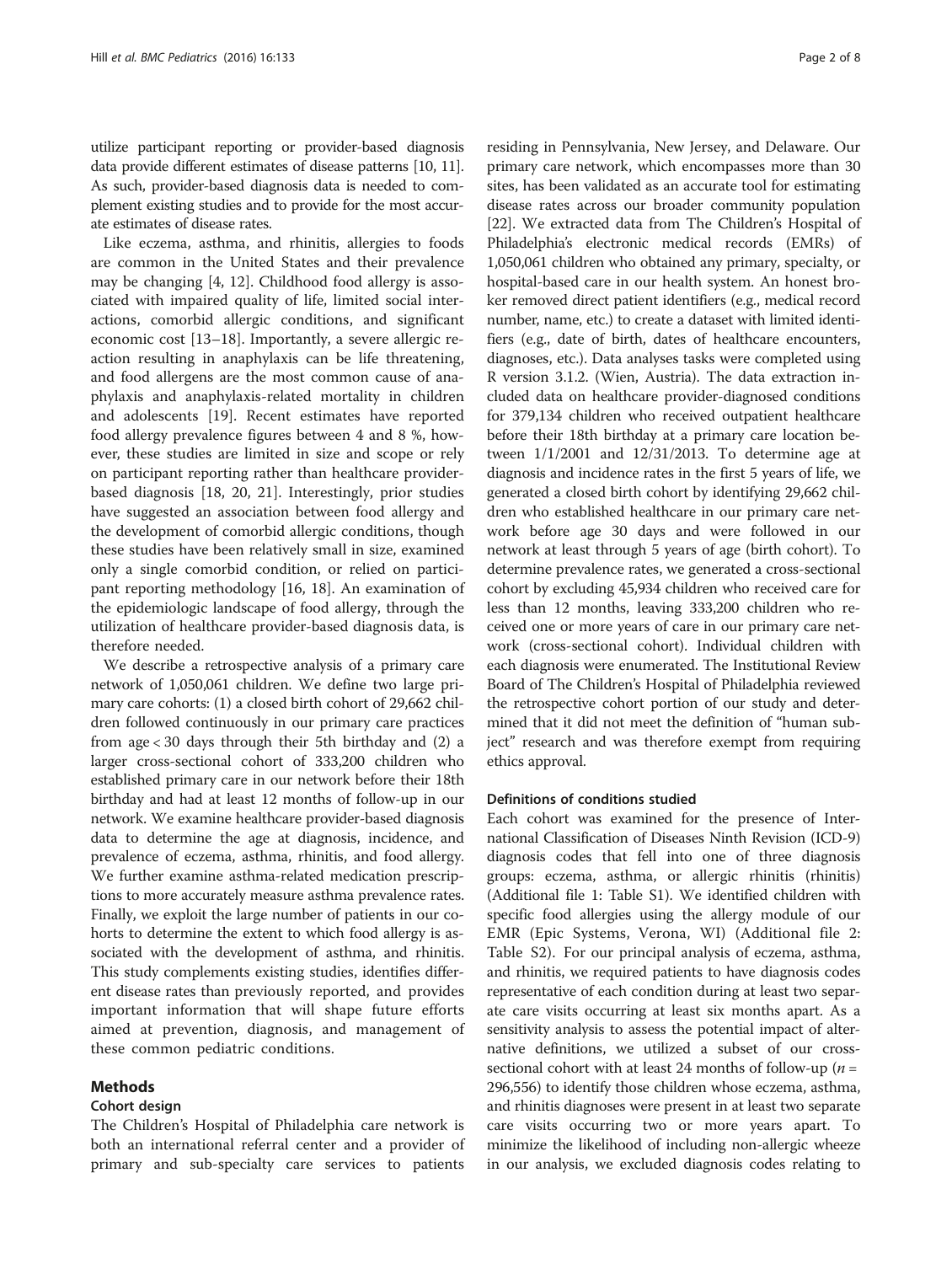reactive airway and post-viral wheeze (Additional file [3](#page-6-0): Table S3), as well as any asthma diagnoses made before the age of 1 year of life. Finally, to minimize the likelihood of including lactose intolerance and gluten sensitivity (celiac disease) in our analysis, we re-coded patients with diagnosis codes corresponding to these conditions as nonmilk or non-wheat allergic, respectively.

### Query validation via chart review

To determine the extent to which ICD-9 diagnosis codes and food allergy data correctly represented the presence of each of the conditions of interest, charts of 240 subjects were manually reviewed and estimations of the accuracy of the coded EMR data were made. To establish accuracy, diagnoses were compared to practice parameters and consensus guidelines from the Joint Task Force on Practice Parameters (representing the AAAAI, ACAAI, and the JCAAI) [\[23](#page-7-0)–[26](#page-7-0)]. The chart review portion of our study was approved by The Institutional Review Board of The Children's Hospital of Philadelphia and performed under IRB protocol number 07-005420\_AM13.

#### Analysis of asthma medication prescriptions

Data on asthma-related medication prescriptions was extracted from the medical records of patients who fell into the asthma diagnosis group. After excluding asthma diagnoses and medications in the first year of life, we compared the rates of asthma based on definitions that required either (a) the occurrence of at least two visits with an asthma-related diagnosis code (ICD-9 codes 493.00 to 493.92) occurring at least six months apart; (b) prescriptions for asthma medications on at least two separate dates; or (c) both a diagnosis code and prescriptions.

# Analysis of food allergy as a risk factor for development of respiratory allergy

Utilizing our birth cohort, we performed a risk analysis to determine the extent to which food allergy in general, and allergy to specific foods, predisposed to the development of respiratory allergy (asthma or rhinitis). For the outcome of asthma, we utilized our most restrictive definition (two asthma diagnoses at least six months apart, and asthmarelated medication prescriptions on at least two separate dates). Asthma and rhinitis were analyzed as independent outcomes. For each outcome, we excluded children who developed the outcome prior to the onset of food allergy. Outcomes were assessed using logistic regression with adjustment for gender, race, and ethnicity. Adjusted odds ratios and 95 % confidence intervals (CI) were reported.

#### Availability of data and materials

The dataset supporting the conclusions of this article is available in the Zenodo repository, [http://dx.doi.org/](http://dx.doi.org/10.5281/zenodo.44529) [10.5281/zenodo.44529](http://dx.doi.org/10.5281/zenodo.44529).

## Results

#### Cohort demographics

The demographic characteristics of patients in both cohorts are shown in Table 1. Our patient population were found to be approximately 48 % white, 40 % black, and have a primarily non-Medicaid payer type. To determine the accuracy of our coded EMR data, a manual chart review was performed on a subset of charts. The percent confirmed diagnosis for all conditions studied was 92 % (Additional file [4](#page-6-0): Table S4).

## Age at diagnosis and overall incidence

The incidence of eczema, asthma, and rhinitis in each 6 month age strata of our birth cohort are shown in Table [2](#page-3-0). The incidence of eczema during the first 5 years of life was 15.3 %, with a peak age at diagnosis between 0 and 5 months of life (7.3 %). The incidence of asthma during the first 5 years of life was 22.4 %, with a peak age at diagnosis between 12 and 17 months (8.7 %). The incidence of rhinitis over the first 5 years of life was 17.2 %, with a peak age at diagnosis between 24 and 29 months (2.5 %).

The incidence of food allergy in each 6-month age strata is shown in Fig. [1](#page-3-0). The incidence of at least one food allergy during the first 5 years of life was 8.2 %, with a peak age at diagnosis between 12 and 17 months

|         |  |  | Table 1 Demographic characteristics of birth and cross-sectional |
|---------|--|--|------------------------------------------------------------------|
| cohorts |  |  |                                                                  |

|                           | Frequency, % (n) |                 |
|---------------------------|------------------|-----------------|
| Characteristic            | <b>Birth</b>     | Cross-sectional |
|                           | (29,662)         | (333,200)       |
| Race/ethnicity            |                  |                 |
| White                     | 48 (14,188)      | 55 (183,308)    |
| <b>Black</b>              | 40 (11,967)      | 29 (97,795)     |
| Asian or Pacific Islander | 3(825)           | 3(9,152)        |
| Other                     | 1(166)           | 1(2,005)        |
| Unknown                   | 8(2,516)         | 12 (40,940)     |
| Non-Hispanic              | 97 (28,661)      | 95 (317,868)    |
| Hispanic                  | 3(1,001)         | 5(15,332)       |
| Gender                    |                  |                 |
| Male                      | 51 (15,044)      | 51 (169,032)    |
| Female                    | 49 (14,618)      | 49 (164,168)    |
| Payer type                |                  |                 |
| Medicaid                  | 33 (9,885)       | 26 (86,860)     |
| Non-medicaid              | 67 (19,777)      | 74 (246,340)    |
| Birth year                |                  |                 |
| Before 2000               | 0(0)             | 39 (128,864)    |
| 2000 to 2004              | 20 (5,861)       | 25 (83,133)     |
| 2005 to 2009              | 80 (23,801)      | 25 (83,519)     |
| 2010 to 2013              | 0(0)             | 11 (37,684)     |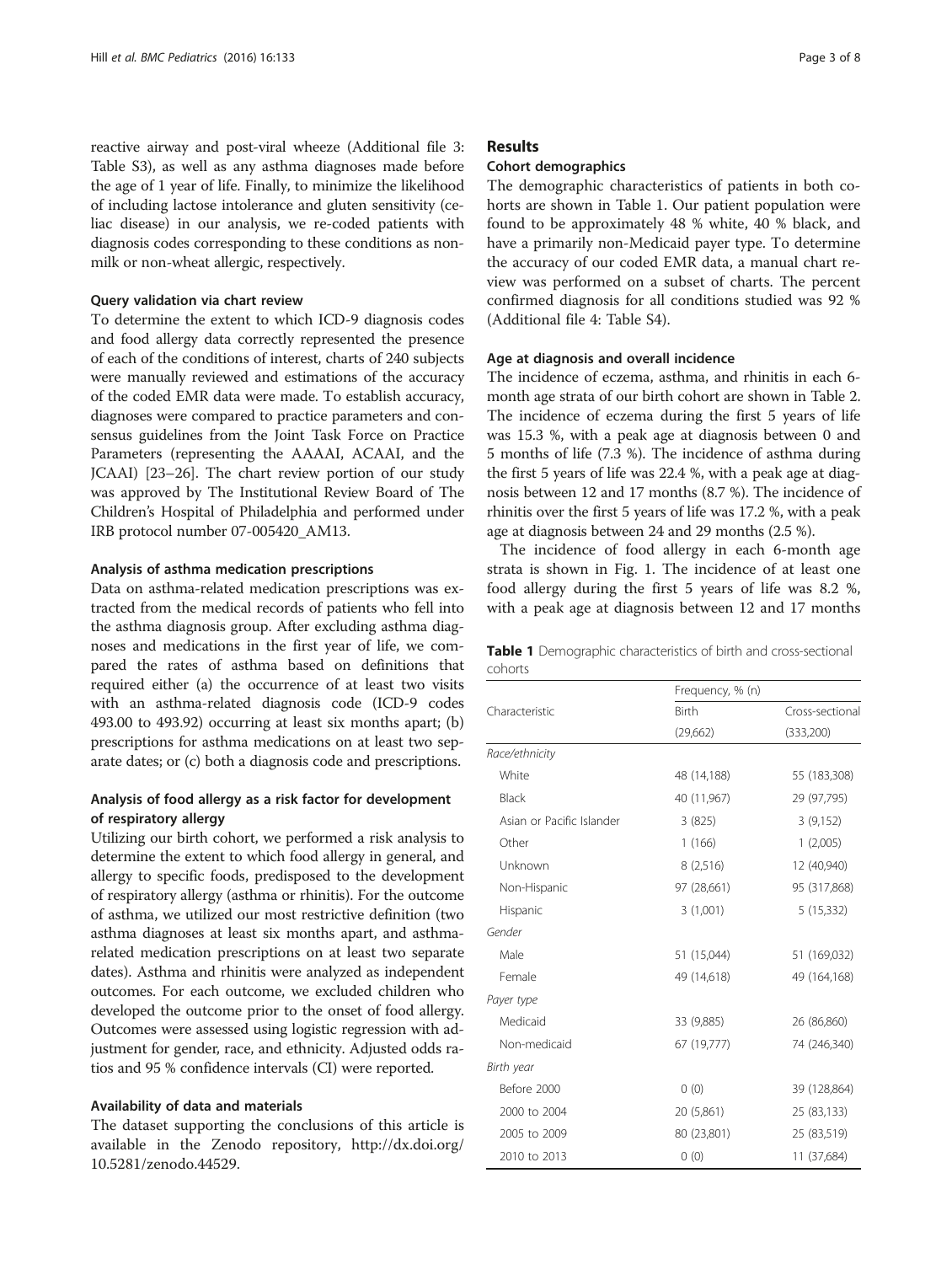<span id="page-3-0"></span>Table 2 Age at diagnosis of eczema, asthma, and rhinitis

|                   | Frequency, % (n) |              |              |  |
|-------------------|------------------|--------------|--------------|--|
| Age range, months | Eczema           | Asthma       | Rhinitis     |  |
| $0 - 5$           | 7.3 (2,169)      | 0.0(0)       | 0.1(25)      |  |
| 6 - 11            | 3.1 (929)        | 0.0(0)       | 0.9(281)     |  |
| $12 - 17$         | 1.8 (524)        | 8.7(2,583)   | 1.7 (497)    |  |
| $18 - 23$         | 1.0(289)         | 3.0 (887)    | 2.0(607)     |  |
| 24 - 29           | 0.7(204)         | 2.5(756)     | 2.5(730)     |  |
| $30 - 35$         | 0.4(109)         | 1.9(563)     | 2.0(606)     |  |
| $36 - 41$         | 0.5(134)         | 2.1(614)     | 2.4(721)     |  |
| $42 - 47$         | 0.2(68)          | 1.6(484)     | 1.8(542)     |  |
| 48 - 53           | 0.2(66)          | 1.6(477)     | 2.2(659)     |  |
| 54 - 59           | 0.1(37)          | 1.0(295)     | 1.4 (420)    |  |
| Total             | 15.3 (4,529)     | 22.4 (6,659) | 17.2 (5,088) |  |

of life (1.9 %). The incidence of peanut, milk, egg, and soy allergies over the first 5 years of life ranged from 1.1 to 3.4 %, with a peak age at diagnosis between 12 and 17 months for peanut or egg allergy and between 6 and 11 months for milk or soy allergy. The incidence of shellfish allergy was 1.2 %, with a peak age at diagnosis between 24 and 29 months.

# Prevalence

Prevalence of eczema, asthma, and rhinitis by age strata in our cross-sectional cohort is shown in Table 3. The prevalence of eczema across all ages in our cohort was 6.7 %, with the peak prevalence between 3 and 5 years of life (7.7 %). The prevalence of asthma across all ages in our cohort was 21.8 %, with the peak prevalence between 14 and 17 years of age (23.0 %). The prevalence of rhinitis across all ages in our cohort was 19.9 %, with the peak prevalence between 14 and 17 years (24.8 %). As a sensitivity analysis to assess the potential impact of



Table 3 Prevalence of eczema, asthma, and rhinitis

|                      | Frequency, % (n) |               |               |  |
|----------------------|------------------|---------------|---------------|--|
| Age range, years (n) | Eczema           | Asthma        | Rhinitis      |  |
| $0 - 3(187,039)$     | 7.3 (13,564)     | 12.3 (23,078) | 5.6 (10,466)  |  |
| $3 - 5(195,200)$     | 7.7 (14,936)     | 19.4 (37,903) | 13.7 (26,709) |  |
| 6 - 10 (199,287)     | 6.9 (13,826)     | 22.9 (45,666) | 21.7 (43,255) |  |
| 11 - 13 (143,392)    | 4.8 (6,845)      | 22.6 (32,371) | 23.3 (33,478) |  |
| 14 - 17 (107,717)    | 3.9 (4,228)      | 23.0 (24,822) | 24.8 (26,701) |  |
| All ages (333,200)   | 6.7 (22,464)     | 21.8 (72,534) | 19.9 (66,390) |  |

alternative disease definitions, we utilized a subset of our cross-sectional cohort with at least 24 months of followup ( $n = 296,556$ ) to identify those children whose eczema, asthma, and rhinitis diagnoses were present in at least two separate care visits occurring two or more years apart. The prevalence of eczema, asthma, and rhinitis did not substantially change when we required diagnosis codes to be present for at least two separate care visits occurring at least two years apart (7.1, 20.7, and 18.2 %, respectively).

Prevalence of food allergies by category and age strata in our cross-sectional cohort is shown in Fig. 2. The prevalence of at least one food allergy across all ages in our cohort was 6.7 %, with the peak prevalence between 0 and 3 years of life (5.7 %). Peanut allergy was most common (2.6 %), followed by milk (2.2 %), egg (1.8 %), shellfish (1.5 %), and soy (0.7 %). Milk, egg, and soy allergy were most common between 0 and 3 years of age (2.6, 2.1, and 0.8 % respectively), while peanut allergy was most common between 3 and 5 years (2.1 %) and shellfish allergy was most common between 14 and 17 years (1.6 %).

### Examination of asthma-related medication prescriptions

Given that asthma rates were elevated in our population compared with previous reports, we sought to more

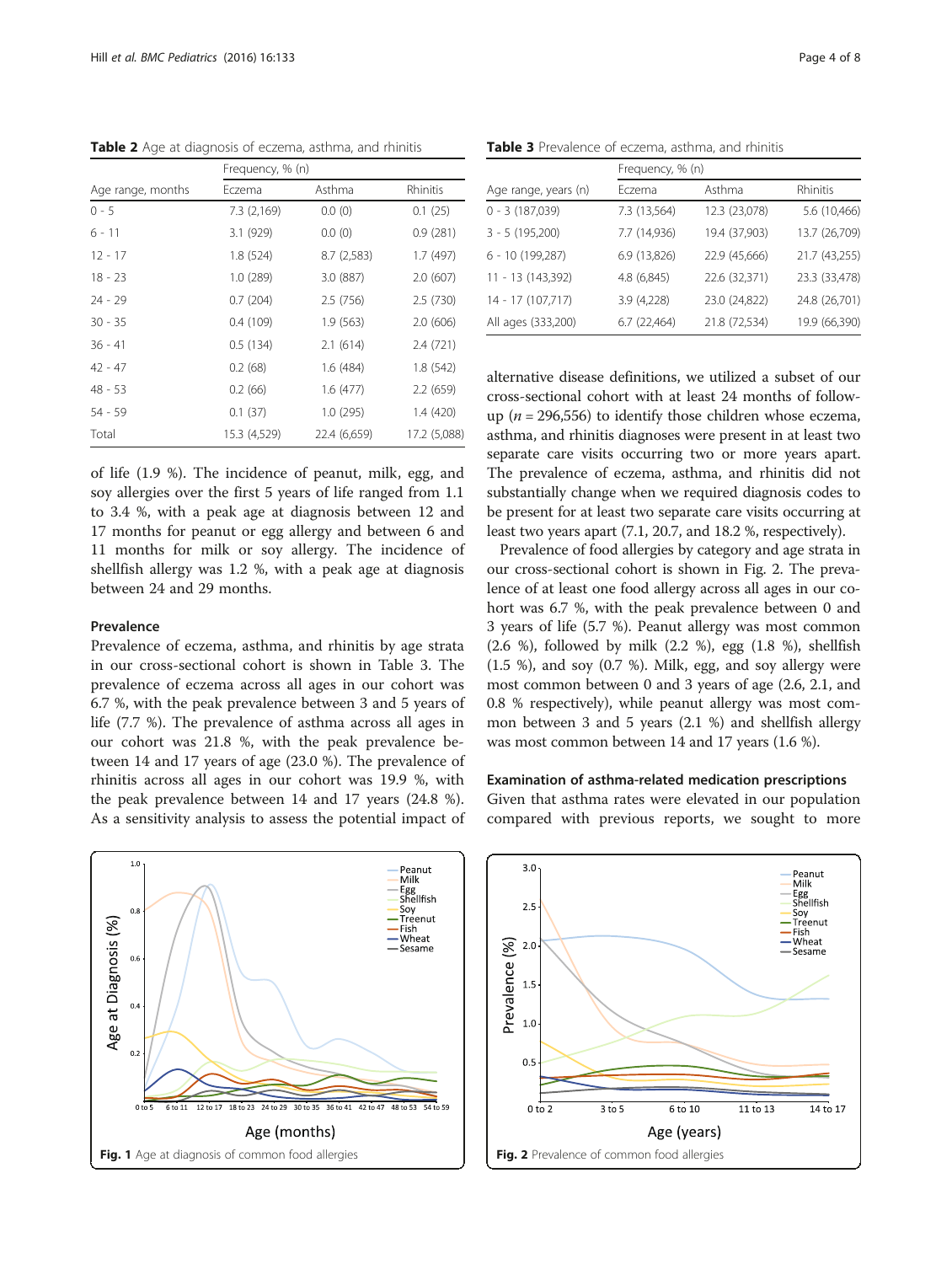accurately determine asthma prevalence in our population by correlating ICD-9 codes with asthma-related medication prescriptions. Our most stringent asthma condition inclusion criteria required the occurrence of at least two encounters after the first birthday with an asthma diagnosis code separated by at least six months, and the presence of prescriptions for one or more asthma medications on at least two separate dates. Based on these criteria, we estimated an asthma prevalence rate of 21.6 % in our birth cohort and 18.4 % in our cross-sectional cohort (Additional file [5:](#page-6-0) Table S5). In a manual review of charts of 20 children meeting our ICD-9 code definition of asthma (two visits at least 6 months apart), 18 (90 %) were confirmed to have asthma. Of the 18 children with confirmed asthma, 2 (11 %) outgrew their asthma symptoms during the time they received treatment from our health system.

#### Food allergy as a risk factor for respiratory allergy

Prior studies have suggested that patients with food allergy are at increased risk of developing asthma, however, these studies relied on participant reporting, were relatively small, or were limited to a single outcome [[16, 18\]](#page-7-0). Utilizing our birth cohort, we sought to investigate the extent to which healthcare provider-diagnosed food allergy placed children at risk for developing respiratory allergy (asthma or rhinitis). The prevalence of asthma in patients with food allergy is shown in Table 4. Of patients with an established diagnosis of food allergy, 35 % went on to develop asthma (adjusted odds ratio: 2.16, 95 % CI: 1.94-2.4). Of the major food allergens, allergy to peanut, milk, and egg significantly predisposed to developing asthma (OR 1.74, 1.38, and 1.60, respectively). Additionally, patients with multiple food allergies were at increased risk of developing asthma as compared to patients with a single food allergy (Table 4).

The prevalence of rhinitis in patients with food allergy is shown in Table 5. Of patients with an established diagnosis of food allergy, 35 % went on to develop rhinitis (adjusted odds ratio: 2.72, 95 % CI: 2.45-3.03). Of the major food allergens, allergy to peanut, milk, and egg

Table 4 Asthma risk in patients with food allergy

|              |            |      | $\tilde{\phantom{a}}$ |           |
|--------------|------------|------|-----------------------|-----------|
| Exposure     | Asthma (%) | OR   | 95 % CI               | р         |
| Food allergy | 35         | 2.16 | $1.94 - 2.40$         | 5.8E-45   |
| Peanut       | 31         | 1.74 | $1.31 - 2.28$         | 8.8F-05   |
| Milk         | 26         | 1.38 | $1.09 - 1.73$         | $5.7F-03$ |
| Egg          | 29         | 1.60 | $1.12 - 2.27$         | 8.8F-03   |
| 1 food       | 26         | 1.43 | $1.23 - 1.64$         | 1.5F-06   |
| 2 foods      | 40         | 2.75 | $2.20 - 3.42$         | 3.0F-19   |
| 3 foods      | 49         | 3.94 | $2.89 - 5.37$         | 3.9F-18   |
| 4 foods      | 56         | 5.44 | $3.40 - 8.78$         | $2.2F-12$ |

Table 5 Rhinitis risk in patients with food allergy

| Exposure     | Rhinitis (%) | OR   | 95 % CI        | р            |
|--------------|--------------|------|----------------|--------------|
| Food allergy | 35           | 2.72 | $2.45 - 3.03$  | $2.0F - 76$  |
| Peanut       | 35           | 2.59 | $1.99 - 3.34$  | $5.1F-13$    |
| Milk         | 24           | 1.46 | $1.15 - 1.85$  | $1.9F - 0.3$ |
| Egg          | 28           | 1.80 | $1.25 - 2.55$  | $1.3F - 0.3$ |
| 1 food       | 26           | 1.76 | $1.52 - 2.03$  | $1.5F-14$    |
| 2 foods      | 42           | 3.64 | $294 - 450$    | $1.2F-32$    |
| 3 foods      | 50           | 4.93 | $3.64 - 6.69$  | 8.0F-25      |
| 4 foods      | 59           | 7.05 | $4.48 - 11.23$ | $6.1F-17$    |

significantly predisposed to developing rhinitis (OR 2.59, 1.46, and 1.80, respectively). Additionally, patients with multiple food allergies were at increased risk of developing rhinitis as compared to patients with a single food allergy (Table 5).

# Discussion

We report the largest study to date to examine the epidemiologic characteristics of healthcare provider-diagnosed eczema, asthma, allergic rhinitis, and food allergy in a pediatric primary care population. Part of our analysis utilized a closed birth cohort of 29,662 children to determine the age at diagnosis and overall incidence rates for the conditions studied. This cohort was also used to determine the extent to which food allergies influence a child's risk for developing respiratory allergy. We believe that, with the adoption of EMRs by most major academic medical centers, the utilization of healthcare provider-based diagnosis data within virtual birth cohorts will become a more common and powerful epidemiologic tool for the study of pediatric disease patterns and associations.

We found that the prevalence of rhinitis in our population was 19.9 %, a rate which is similar to previously reported figures [[1](#page-6-0), [7, 10\]](#page-6-0). In contrast, we found the prevalence of eczema in our population to be 6.7 %, a rate lower than previous reports [\[1, 8](#page-6-0)]. To minimize the likelihood of measurement error in our study we utilized healthcare provider-based diagnoses, which complement published data that utilize participant reporting methodologies, to ensure the most accurate estimation of disease burdens [[10, 11](#page-6-0)]. We also restricted our analysis to diagnosis codes that were present on at least two separate visits that were at least six months apart to reduce the likelihood of including accidental or inaccurate diagnosis, and performed a chart review to confirm accuracy for ICD9 codes included in our study. It is possible that our eczema definition was less inclusive than previously published studies, or that infants outgrew their eczema within six months of diagnosis and were not counted. While consistent with global data that suggest eczema rates may be leveling off or decreasing in some regions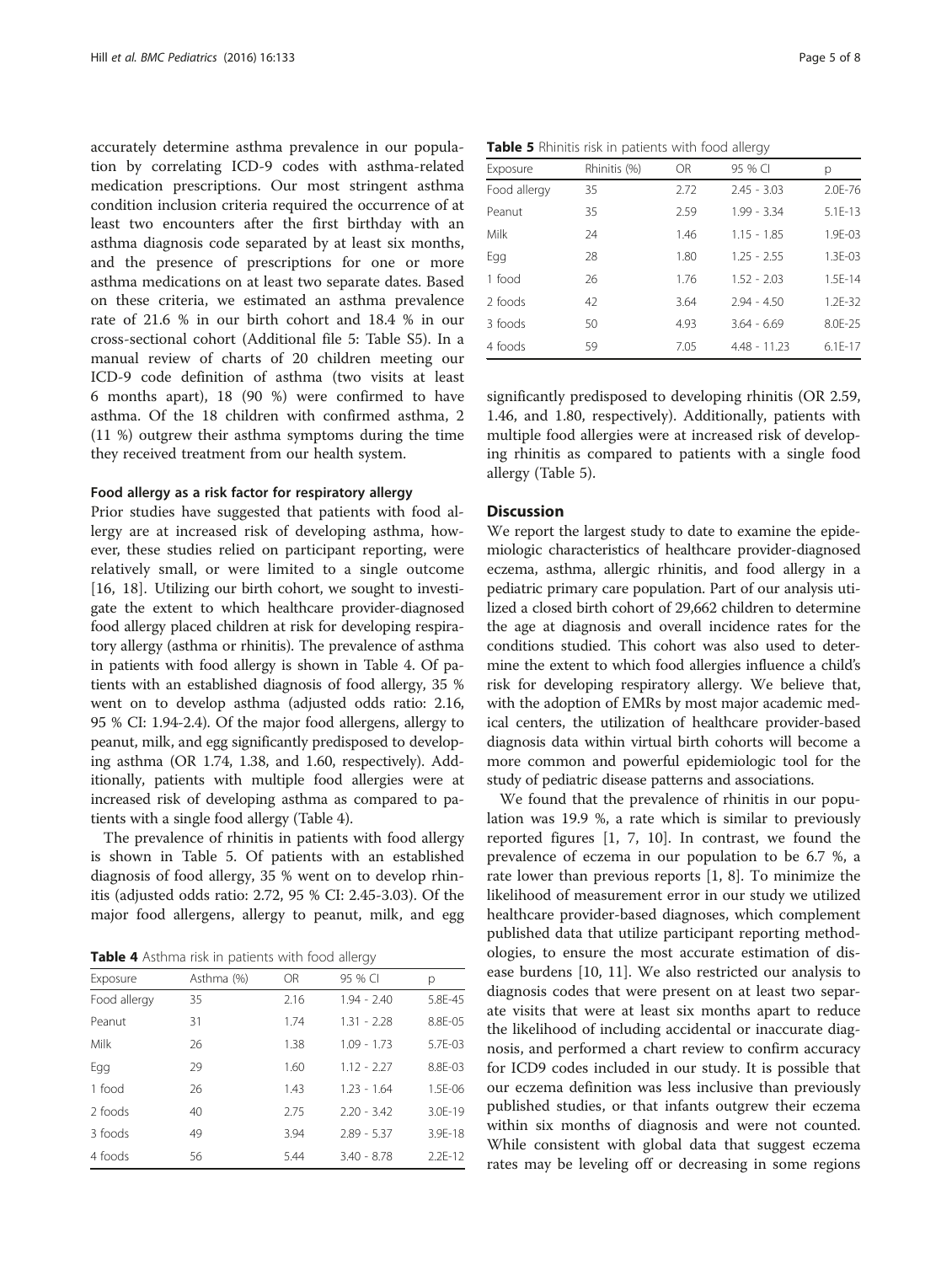[[27\]](#page-7-0), further investigation is necessary to determine whether eczema rates are changing in our population.

The prevalence of asthma in our cohort was measured to be 21.8 %, a rate higher than those reported previously, irrespective of study methodology (participant reporting or provider-based diagnoses) [[1, 3](#page-6-0), [4](#page-6-0), [6\]](#page-6-0). To further define children with asthma, we correlated asthma-specific ICD-9 codes with asthma medication prescriptions in both our birth and cross-sectional cohorts. Using this approach, we estimated the prevalence rate of asthma in our population to be between 18.4 and 21.6 %. We utilized multiple methods to ensure that our asthma measurements were not over-estimates such as excluding all reactive airway disease diagnosis codes, excluding asthma diagnosis codes present before 1 year of life, performing a sub-analysis in which we required two asthma-specific diagnoses codes at least 2 years apart, and correlating asthma diagnosis codes with asthmarelated medication prescription data. In a longitudinal chart review of children with asthma identified via ICD9 codes, we found that a large proportion (89 %) of children continued to display asthma symptoms, and/or require asthma-related medications, suggesting that providers were not "miss-coding" asthma that had resolved. Based on our findings, it may be that asthma rates in some populations of the country are higher than previously appreciated. Consistent with this, the asthma prevalence rates we measured are similar to those observed in other industrialized nations such as Australia, Singapore, and the United Kingdom [[5, 9\]](#page-6-0).

Current prevalence rates of food allergy are thought to range from 4 to 8 % [[18, 20](#page-7-0), [21](#page-7-0)]. We observed the overall prevalence of allergy to any food to be 6.7 %, a rate similar to those previously published [\[21\]](#page-7-0). However, the rates of food allergies to peanut, milk, egg, shellfish, and soy were proportionally higher in our patient population compared with prior reports [[21\]](#page-7-0). Additionally, allergy to wheat is rarer than previously appreciated, while allergy to sesame is likely more common than previously appreciated and should be considered one of the common allergenic foods. We excluded lactose intolerance and gluten sensitivity from our analysis, a difference in methodology that may allow for more specific disease identification as compared previously published studies. Additionally, regional differences in the most common food allergens could be due to genetic or environmental factors. Additional studies are necessary to determine whether the rates of food allergy observed in our study are similar to those of other U.S. patient populations, or represent shifting epidemiologic trends.

Prior studies have suggested that patients with food allergy are at increased risk of developing comorbid allergic conditions such as asthma [\[16, 18](#page-7-0)]. We found that patients with existing food allergy were at increased likelihood of developing asthma, and rhinitis. The asthma and rhinitis rates observed in our food allergic population are approximately double those we observed in the general population, and our data represent stronger comorbid associations than those previously described [[16](#page-7-0), [18\]](#page-7-0). We also found that allergy to peanut, milk, and egg significantly increased risk of developing respiratory allergy, and that children with multiple food allergies were at increased risk of developing respiratory allergy when compared with children with a single food allergy. The strong association between food allergy and the subsequent development of asthma and/or rhinitis in our study may be due to the large size of our study cohort, or the utilization of healthcare provider-based diagnosis codes. Based on these findings, providers may choose to modify their counselling and management of patients with food allergy. Finally, our cohorts include data on other predisposing factors, outcomes, as well as data on healthcare utilization which can be examined in future studies.

## Limitations

This study was a secondary analysis of health records at a single institution collected as part of routine care. We relied primarily on diagnosis codes to identify conditions of interest, and choice of diagnosis codes result in potential biases in our data collection, and may be affected by billing or administrative constraints. However, in a chart review of a subset of our cohort in which we compared diagnosis codes to commonly accepted practice parameters and consensus guidelines, we found a high degree of diagnosis code accuracy. Furthermore, in our analysis of asthma-related medication prescription data we found that asthma-related diagnosis codes highly correlated with prescription practices. To ensure a suitable number of subjects for analysis, and capture the most common age at diagnosis for the conditions studied, the maximum age of inclusion in our birth cohort was set at 5 years. As such, a peak incidence occurring beyond 5 years could not have been detected by this study. Diagnoses corresponding to both IgE and non-IgE-mediated food allergies were included in our analyses and therefore, our food allergy data should not be interpreted as representing purely IgE-mediated food allergy. Additionally, it is not routine for patients to undergo food challenge or skin-prick testing to establish diagnosis of food allergy or allergic rhinitis, respectively. As such, an overestimation of the prevalence of these conditions could occur. We examine disease prevalence rates in our healthcare system between 1/1/2001 and 12/31/2013 with the aim of establishing accurate prevalence data for the conditions studied. Longitudinal analysis of prevalence rates was not performed and as such we cannot draw conclusions on changing prevalence rates over time, and variations in prevalence between our study and other studies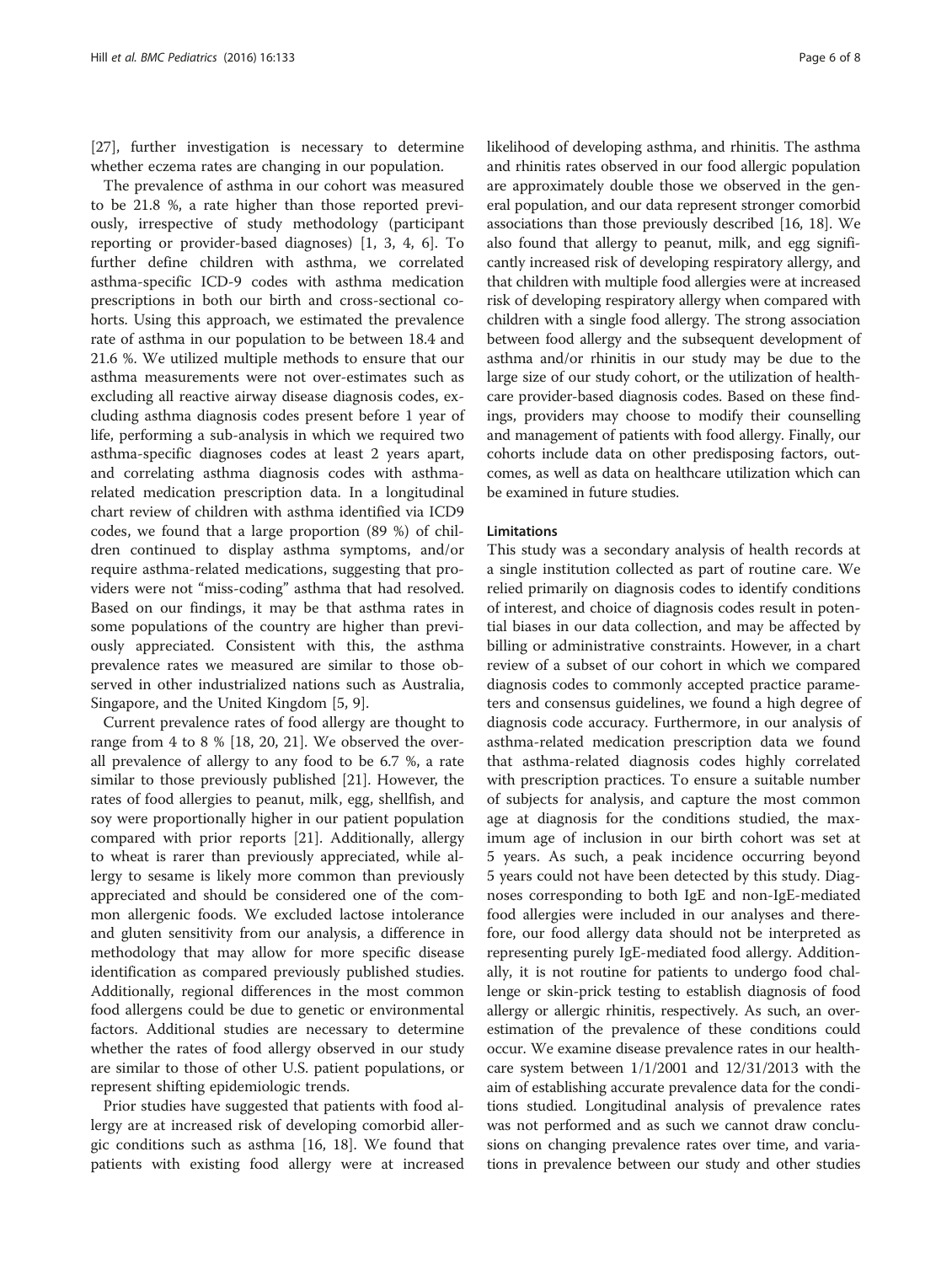<span id="page-6-0"></span>could be influenced by methods of data collection. Finally, our study cohort consists primarily of children residing in urban and suburban settings. Consequently, results in other communities, especially those that are rural, may differ.

# Conclusions

We utilized one of the largest pediatric primary care cohorts ever assembled to describe the epidemiologic characteristics of healthcare provider-diagnosed eczema, asthma, allergic rhinitis, and food allergy. Our study provides an important addition to existing studies that utilize participant reporting methodologies. In comparison with published rates, we measure lower rates of eczema, and higher rates of asthma, in our population. Additionally, rates of food allergies to peanut, milk, egg, shellfish, and soy may be proportionally higher than previously reported. Finally, our findings indicate that the presence of food allergy is a risk factor for the subsequent development of respiratory allergy. These findings allow new insights into the epidemiologic characteristics of these diseases, describe the importance of utilizing provider-diagnosis data to complement participant reporting methodologies, and provide important information to shape future efforts aimed at prevention, diagnosis, and management of these common pediatric conditions.

# Additional files

[Additional file 1: Table S1.](dx.doi.org/10.1186/s12887-016-0673-z) ICD9 codes by diagnosis group; A table of ICD9 codes used to define each diagnosis group. (PDF 318 kb)

[Additional file 2: Table S2.](dx.doi.org/10.1186/s12887-016-0673-z) Food allergy codes by allergen; A table of food allergy codes used to define allergy to each food allergen. (PDF 258 kb)

[Additional file 3: Table S3.](dx.doi.org/10.1186/s12887-016-0673-z) ICD9 codes excluded from our analysis; A table of ICD9 codes that were excluded from our analysis. (PDF 210 kb)

[Additional file 4: Table S4.](dx.doi.org/10.1186/s12887-016-0673-z) Percent confirmed diagnosis on chart review; A table indicating the percent confirmed diagnosis on manual chart review. (PDF 199 kb)

[Additional file 5: Table S5.](dx.doi.org/10.1186/s12887-016-0673-z) Analysis of asthma medication prescriptions; A table summarizing our analysis of asthma medication prescription practices and diagnosis codes. (PDF 208 kb)

#### Acknowledgements

The authors thank Mark Ramos for help with data manipulation and Joanna Bisgaier for critical reading of this manuscript.

#### Funding

This work was supported by The American Academy of Pediatrics Resident Research Award (DAH), The Stuart Starr Chair of Pediatrics (JMS), The Children's Hospital of Philadelphia Food Allergy Research Fund (JMS), and Fare Education and Research, Inc (JMS).

#### Availability of data and materials

The dataset supporting the conclusions of this article is available in the Zenodo repository,<http://dx.doi.org/10.5281/zenodo.44529>.

#### Authors' contributions

DAH, RWG, GR, and JMS made contributions to conception and design of the work; DAH, RWG, and JMS made contributions to the acquisition, analysis, and/or interpretation of the data; All authors made intellectual contributions during drafting and revision of the work, approved the final version to be published, and agree to be accountable for all aspects of the work including accuracy and integrity.

#### Competing interests

The authors declare that they have no competing interests.

# Consent for publication

Not applicable.

### Ethics approval and consent to participate

The Institutional Review Board of The Children's Hospital of Philadelphia reviewed the retrospective cohort portion of our study and determined that it did not meet the definition of "human subject" research and was therefore exempt from requiring ethics approval. The chart review portion of our study was approved by The Institutional Review Board of The Children's Hospital of Philadelphia and performed under IRB protocol number 07-005420 AM13. This study did not involve animals.

#### Author details

<sup>1</sup> Department of Pediatrics, The Children's Hospital of Philadelphia Philadelphia, PA, USA. <sup>2</sup> Division of Allergy and Immunology, The Children's Hospital of Philadelphia, 3550 Market St., Philadelphia, PA 19104, USA. <sup>3</sup>Department of Biomedical and Health Informatics, The Children's Hospital of Philadelphia, Philadelphia, PA, USA. <sup>4</sup>Institute for Immunology, Perelman School of Medicine at the University of Pennsylvania, Philadelphia, PA, USA.

#### Received: 11 January 2016 Accepted: 10 August 2016 Published online: 20 August 2016

#### References

- 1. Bloom B, Jones LI, Freeman G. Summary health statistics for U.S. children: National Health Interview Survey, 2012. Vital Health Stat 10. 2013;258(258):1–81.
- 2. Bahadori K, Doyle-Waters MM, Marra C, Lynd L, Alasaly K, Swiston J, FitzGerald JM. Economic burden of asthma: a systematic review. BMC Pulm Med. 2009;9:24.
- 3. Akinbami LJ, Moorman JE, Bailey C, Zahran HS, King M, Johnson CA, Liu X. Trends in asthma prevalence, health care use, and mortality in the United States, 2001-2010. NCHS Data Brief. 2012;94(94):1–8.
- 4. Jackson KD, Howie LD, Akinbami LJ. Trends in allergic conditions among children: United States, 1997-2011. NCHS Data Brief. 2013;121(121):1–8.
- 5. Eder W, Ege MJ, von Mutius E. The asthma epidemic. N Engl J Med. 2006;355(21):2226–35.
- 6. Akinbami LJ, Simon AE, Rossen LM. Changing Trends in Asthma Prevalence Among Children. Pediatrics. 2016;137(1):1-7.
- 7. Silverberg JI, Braunstein M, Lee-Wong M. Association between climate factors, pollen counts, and childhood hay fever prevalence in the United States. J Allergy Clin Immunol. 2015;135(2):463–9.
- 8. Silverberg JI, Hanifin J, Simpson EL. Climatic factors are associated with childhood eczema prevalence in the United States. J Invest Dermatol. 2013;133(7):1752–9.
- 9. Mallol J, Crane J, von Mutius E, Odhiambo J, Keil U, Stewart A, ISAAC Phase Three Study Group. The International Study of Asthma and Allergies in Childhood (ISAAC) Phase Three: a global synthesis. Allergol Immunopathol (Madr). 2013;41(2):73-85.
- 10. Mims JW. Epidemiology of allergic rhinitis. Int Forum Allergy Rhinol. 2014;4 Suppl 2:S18–20.
- 11. Gupta RS, Springston EE, Smith B, Pongracic J, Holl JL, Warrier MR. Parent report of physician diagnosis in pediatric food allergy. J Allergy Clin Immunol. 2013;131(1):150–6.
- 12. Sicherer SH, Sampson HA. Food allergy: Epidemiology, pathogenesis, diagnosis, and treatment. JAllergy Clin Immunol. 2014;133(2):291–307; quiz 308.
- 13. Avery NJ, King RM, Knight S, Hourihane JO. Assessment of quality of life in children with peanut allergy. Pediatr Allergy Immunol. 2003;14(5):378–382.
- 14. Primeau MN, Kagan R, Joseph L, Lim H, Dufresne C, Duffy C, Prhcal D, Clarke A. The psychological burden of peanut allergy as perceived by adults with